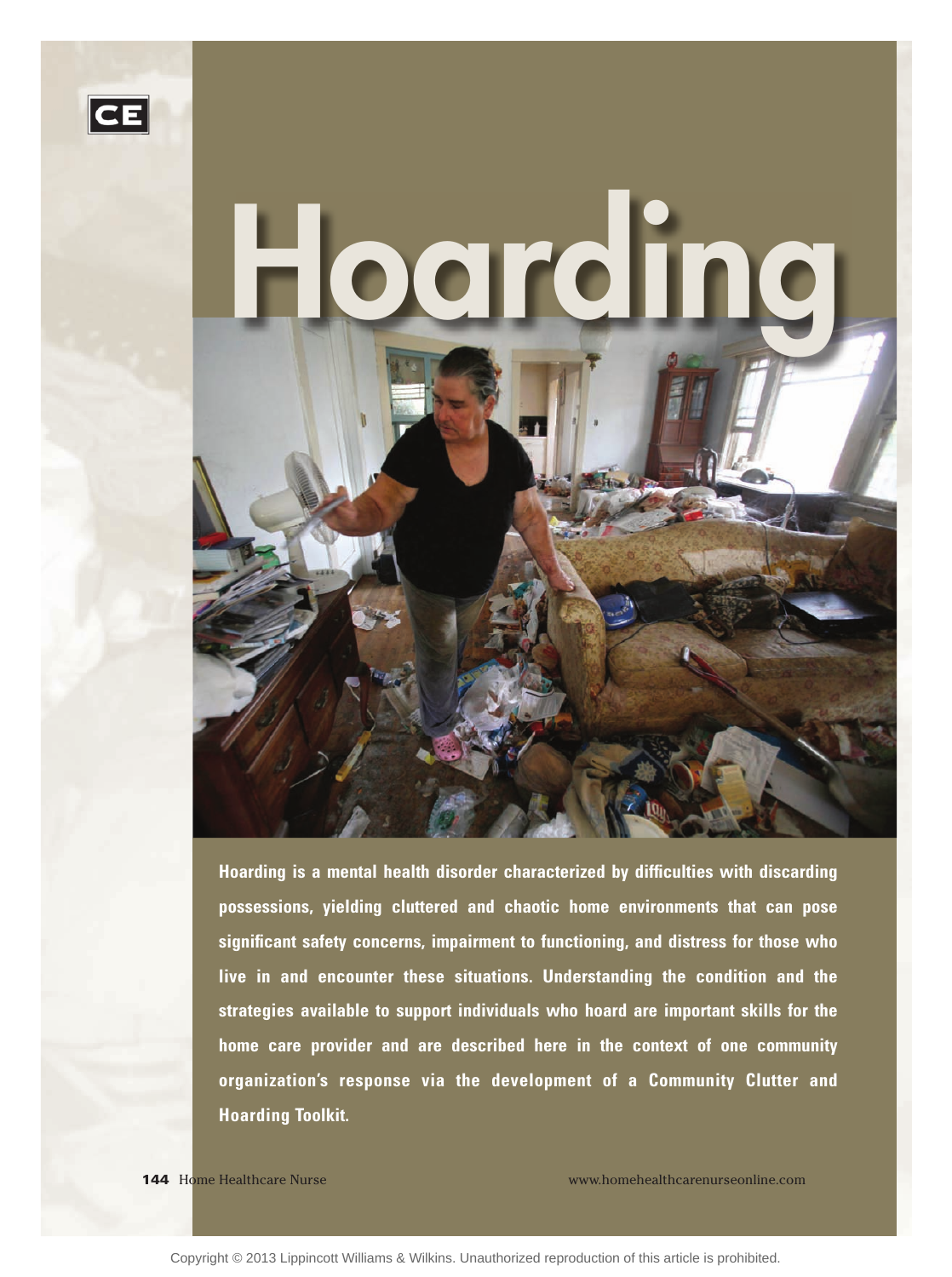# in the Home

# Introduction

Hoarding is neither a new mental health condition, nor an uncommon one: recent prevalence estimates suggest that about 5% of the adult population engages in hoarding behavior (Samuels et al., 2008). In the last decade, popular television

shows, elevated media coverage, and the exponential growth in hoarding research have significantly increased public and professional awareness of this phenomenon (Pertusa et al., 2010; Snowdon & Halliday, 2004). Understanding this disorder and the specific strategies available to home healthcare providers to improve safety conditions in cluttered environments can be invaluable to healthcare workers and the people they support (Chater & Levitt, 2009).

Hoarding is characterized by a marked difficulty with discarding objects of seemingly limited value, leading to cluttered homes, safety concerns, distress, and impaired functioning (Frost & Hartl, 1996). Most people who hoard engage in the disproportionate acquisition of possessions, typified by excessive shopping, "bargain hunting," or collecting of trash and other giveaway items that do not have a practical place to be stored or used (Frost et al., 2009). This imbalance between acquisition and discarding results in the accumulation of excess clutter. Clutter is typically composed of common household items such as papers, books, clothes, food, and furniture, which are spread about the home in disorganized piles that blend important and useful possessions with trash, disused, and unlike items. Spaces within the home of someone

*A Toolkit for the Home Healthcare Provider*

who hoards are frequently inaccessible and unusable the shower, for example, may be filled with stacked clothes, the bed so covered with belongings that occupants must sleep in a chair, or a broken freezer inoperable as it cannot be accessed by the repair technician. It is

estimated that in about half of the homes of people who hoard, the sink, tub, stovetop, or refrigerator is unusable, and that 1 in 10 homes do not have a working toilet (Frost et al., 2000).

The functional and social implications of hoarding are significant (Tolin, Frost, Steketee, & Fitch, 2008; Tolin, Frost, Steketee, Gray, & Fitch, 2008). Hoarding behaviors and excessive clutter are also frequently described as a source of significant distress and frustration for family members of people who hoard, leading to levels of rejection comparable to that measured among family members of people with schizophrenia (Tolin, Frost, Steketee, & Fitch, 2008; Tolin, Frost, Steketee, Gray, & Fitch, 2008).

Excess clutter can seriously compromise health and safety. Fires, floods, falls, unhygienic conditions, mold, infestations, and unmanaged garbage create significant risks for the home's occupants as well as other units or dwellings in the immediate locale (Frost, Steketee, & Williams 2000; Frost, Steketee, Williams, & Warren, 2000; Lucini et al., 2009; Steketee et al., 2001). Eviction and other court proceedings may result in homelessness, expensive fines, or an unwanted move into a long-term-care facility (Frost, Steketee, & Williams 2000; Frost, Steketee, Williams, & Warren, 2000; Tolin, Frost, Steketee, & Fitch,

**Catherine Chater, MSc, OT Reg, Jay Shaw, MPT, and Sandra M. McKay, PhD**

*vol. 31* • *no. 3* • *March 2013* **Home Healthcare Nurse <b>145**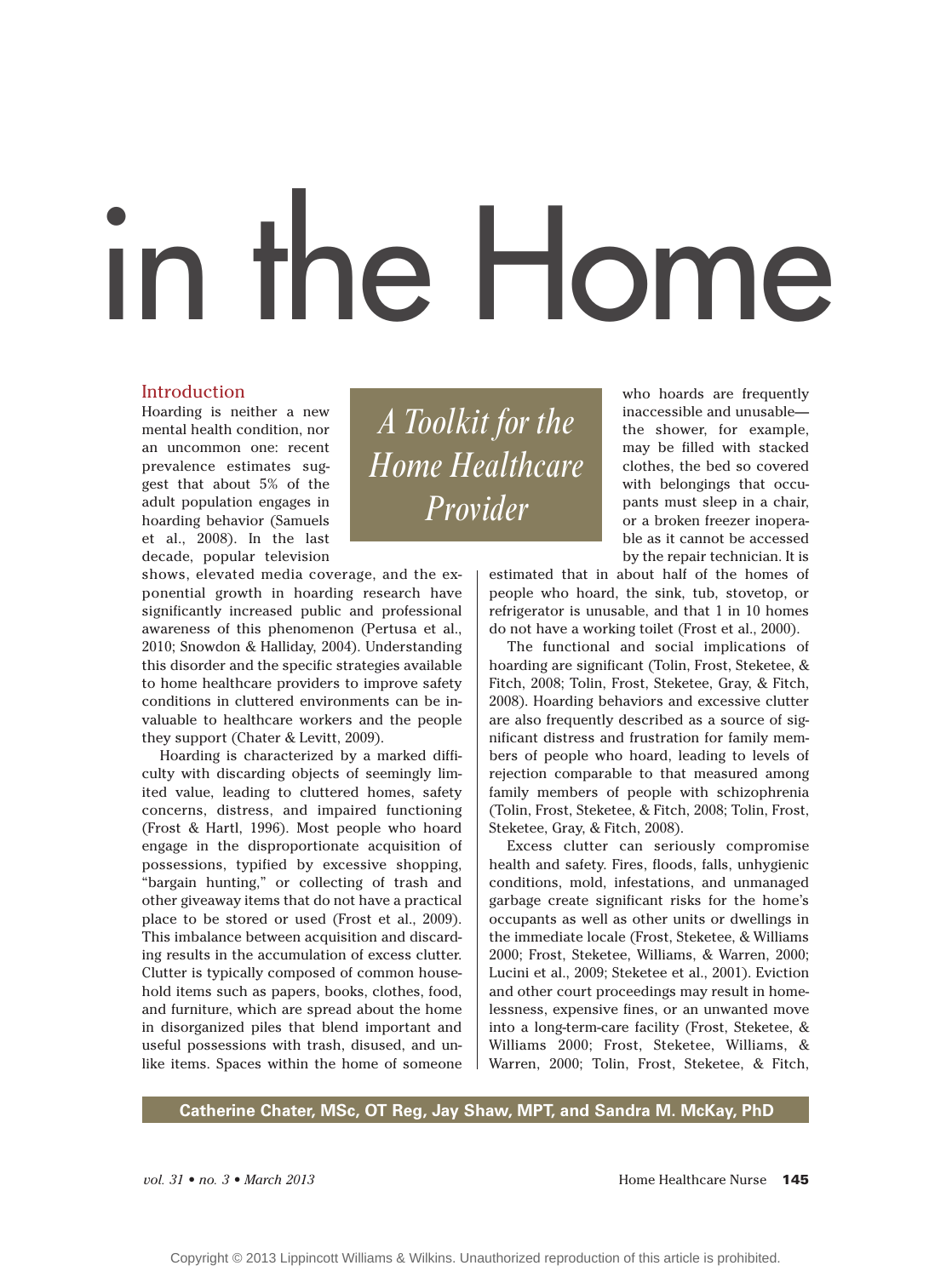2008; Tolin, Frost, Steketee, Gray, & Fitch, 2008). The serious nature of health, safety, and functional impairment characteristic of people who hoard highlights the need for community health providers to have knowledge and the tools to respond effectively to situations of excess clutter (Valente, 2009).

This article describes the experiences of clients and health providers who encounter hoarding in their community practice, reviewing specific strategies for intervening through a skill development and harm reduction framework. This approach will be described within the context of a hoarding program and toolkit that was developed by one community-based, nonprofit health service agency (referred to herein as "the organization").

# Hoarding: How it Happens

The onset of hoarding symptoms typically occurs in early adolescence and follows a chronic and progressive course, yielding excess clutter and impairment by mid-to-late life (Frost & Gross, 1993; Grisham et al., 2006; Tolin et al., 2010; Winsberg et al., 1999). The appearance and severity of hoarding behaviors have been linked to the occurrence of traumatic and stressful life events both in childhood and across the lifespan (Grisham et al., 2006; Hartl et al., 2005; Samuels et al., 2008; Tolin et al., 2010). For example, individuals with hoarding behaviors are more likely to report a history of childhood break-ins, excessive physical discipline, or a parent with psychiatric illness (Samuels et al., 2008). The phenomenological research of Kellet et al. (2010) similarly concluded that people who hoard often understand their own behavior in terms of

# Box 1. Hoarding Case Formulation

Ask your client about his or her theory of why he or she hoards:

When did you notice that this started for you? Why do you think it started? Were there any particular triggers? What was it like for you growing up? What are some of the things that you find particularly difficult to discard? Why is it so hard for you to let these items go?

*Source:* Kellet et al., 2010.

a reaction to childhood adversity, including the experience of learned emotional suppression in the face of authoritarianism and rejecting parenting styles and other abusive experiences. In adults, rates of interpersonal violence and the stressful experience of having a belonging taken by force are reported at disproportionately high rates and furthermore noted to trigger periods of symptom intensification (Cromer et al., 2007; Samuels et al., 2008; Tolin et al., 2010).

Exploring themes of emotional deprivation and loss can assist in the development of personalized case formulations (Box 1) and allow client and clinician alike to understand the emotional purpose clutter represents (Landau et al., 2011). This lays the foundation for clients to develop the skills to process their emotions as emotions, and relate to objects as the physical items that they are.

When asked about why objects are acquired and saved, people who hoard typically cite the same reasons that nonhoarders will describe for keeping their possessions, albeit with significantly greater intensity and broader application (Frost & Gross, 1993; Kellet et al., 2010; Pertusa et al., 2008). Furby (1978) first described this in terms of the ways in which people perceive value in their possessions: sentimental, instrumental, and intrinsically motivated attachments.

## **Sentimental Hoarding and Emotional Attachment**

Sentimental hoarding arises with objects that are held onto as representations of the connection to important people, events, and places, evoking the memories and associated emotions. Kellet and colleagues describe sentimental hoarding in terms of "object–affect fusion" whereby an individual's emotional association with an object is no longer an experience owned within the individuals themselves, but perceived as *being* the object (Kellet, 2006; Kellet & Knight, 2003). In this context, the task of intervention becomes one of supporting clients to uncouple their emotional experience from the object—that is, to keep (or process) the affect without keeping the item itself (Figure 1).

Strong emotional attachment to possessions is a consistent theme among people who hoard (Kellet et al., 2010). Although this is often reflected as a process of sentimental attachment, it can also be experienced as an exaggerated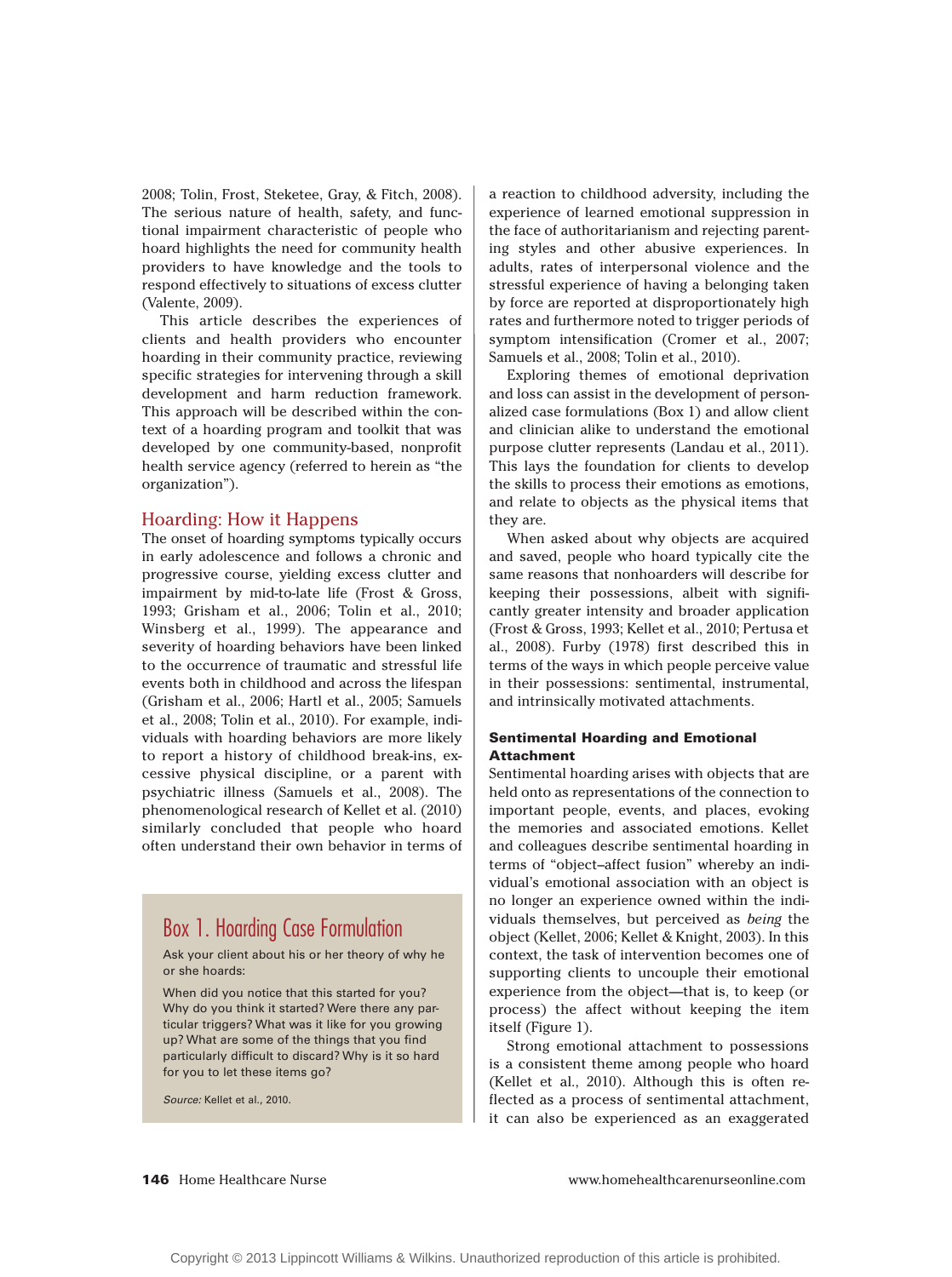

**Figure 1.** Task of the intervention: Letting go of emotional attachments.

*Source:* Chater and Levitt (2009).

relationship with inanimate objects to the point where items are perceived to have emotional states (anthropomorphizing), viewing possessions as so enmeshed within one's identity that they are extension of self, or as cues that signal a safe environment to the individual who hoards (Frost & Steketee, 1998).

#### **Intrinsic Hoarding and Collections**

Intrinsic objects are those that do not have a practical use or sentimental meaning but are perceived as aesthetically appealing, special, or possessing unique craftsmanship (Cherrier & Ponner, 2010; Furby, 1978; Kyrios et al., 2004). As it is common for people who hoard to attend to the aesthetic features of an object that most nonhoarders would not consider as noteworthy (e.g., the ink color of newspaper type or the texture of a water bottle) and attribute unique qualities to their objects (Grisham et al., 2010; Wincze et al., 2007), the volume and diversity of objects saved for their perceived intrinsic value can be almost limitless for people who hoard. Intervention for intrinsic hoarding involves assisting clients to reevaluate internalized criteria for assessing an object's true uniqueness and value.

#### **Instrumental Hoarding: "Just in Case"**

Objects that serve a clear functional purpose, such as a pair of shoes or toothbrush, hold practical value in either the present or possible future, such as a raincoat. Excess acquisition of these types of objects, termed instrumental hoarding (Furby, 1978), is often motivated by an exaggerated sense of responsibility to respond to unspecified future needs (Frost & Gross, 1993; Frost & Hartl, 1996; Frost et al., 1995), resulting in the voluminous accumulation of possessions "just in case they are needed someday for something." Newspapers, flyers, documents, and magazines are common examples of items hoarded to avoid anticipatory anxiety associated with discarding information that is perceived to hold critical importance for some later date (Nezioglu et al., 2004). Supporting clients to reevaluate their thinking about the actual versus the imagined importance of information (or other instrumental items) and to gain new perspective on the realistic consequences of not having a needed item can be useful strategies to overcome barriers to discarding possessions (Box 2).

#### Organizational Skills

Challenges with sorting and organization for individuals who hoard not only derive from emotional attachments and impractical beliefs about instrumental, intrinsic, and sentimental objects but also appear to be shaped by informational processing deficits (Frost & Gross, 1993; Frost & Hartl, 1996). Standardized testing and self-report measures suggest that many individuals who hoard experience substantial problems with attention and frequently exhibit symptoms consistent with attention-deficit hyperactivity disorder (Grisham et al., 2007; Tolin, 2011a; Tolin & Villavicencio, 2011). Memory impairment involving delayed verbal and visual recall is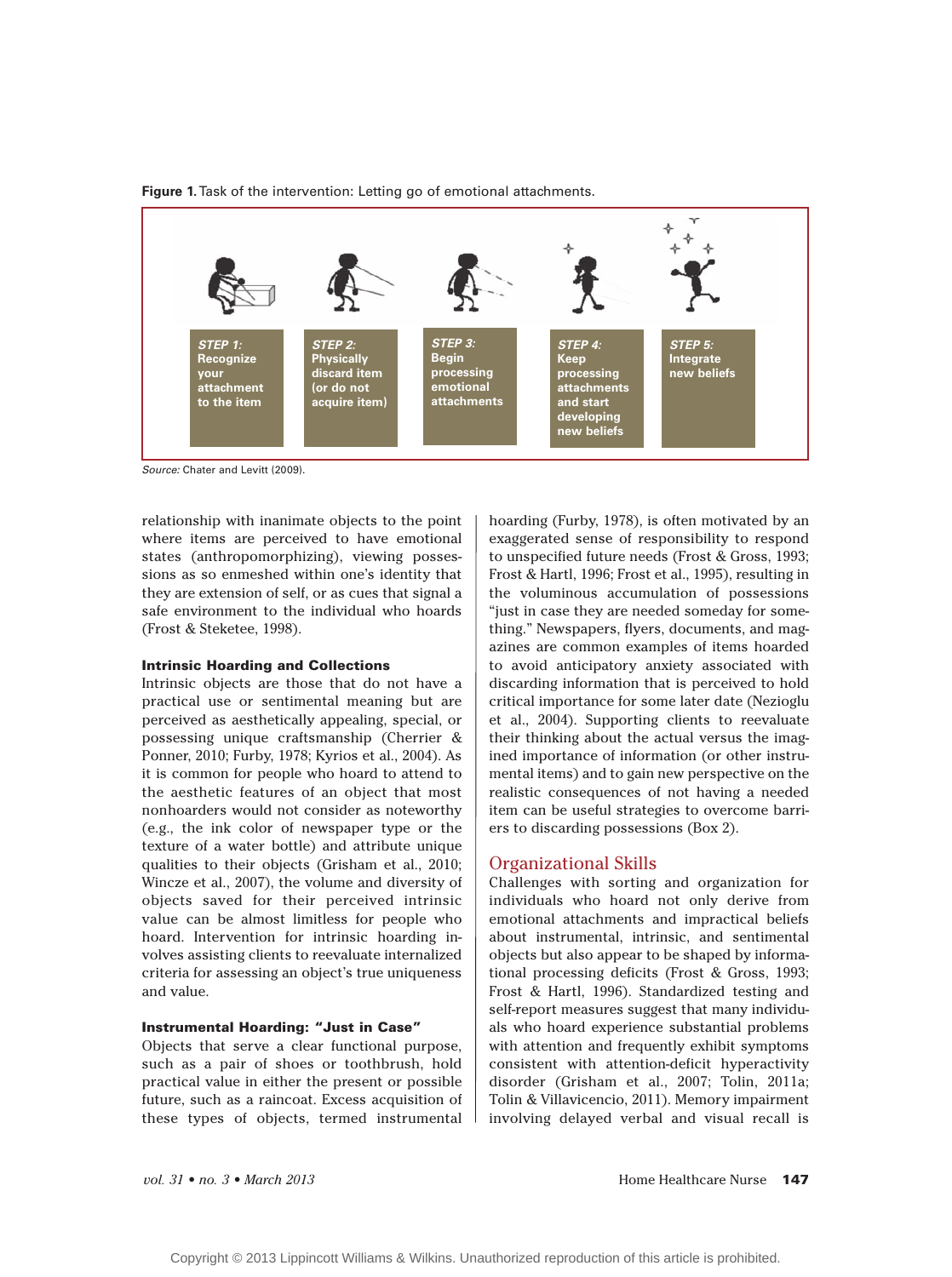# Box 2. Questions to Help Sort Possessions

- Could you get this some other way if you really needed it?
- Would letting go of this help with you clutter problem?
- Is this really valuable or does it seem that way because you're looking at it now?
- Have you used it in the past year?
- Do you have a plan to use it within the next 6 months?
- Do you really need this? Could you get by without it? What's the worst thing that could happen if you let it go and needed it later?
- Does it need fixing? Do you have the energy to fix it?
- Would letting this go help you with your clutter problem?

*Sources:* Chater & Levitt, 2009; Grisham et al., 2007; Tolin, 2011a, 2011b.

furthermore documented to affect some individuals who hoard (Hartl et al., 2004), although the high levels of self-reported memory problems also reflect subjective overestimation of the importance in remembering information and a perceived lack of confidence in memory abilities (Frost & Hartl, 1996; Tolin, 2011b). The abilities to categorize is also noted to be compromised in people who hoard, who appear to treat each object as so unique that sorting is slowed and results in unnecessarily specific categories when fewer would suffice (Grisham et al., 2010; Wincze et al., 2007). Indecisiveness compounds difficulties with organization for many people who hoard and may be a core feature of this disorder (Frost & Gross, 1993; Pertusa et al., 2010; Samuels et al., 2002). Correspondingly, training in organizing, decision-making, and effective categorization skills is an important component of hoarding interventions and has been included in several toolkit skill development worksheets (Box 3).

# Hoarding: The Home Service Provider Experience

Even seasoned community health professionals can experience strong reactions when entering the home of someone who hoards, and frequently describe feelings of anxiety in light of the serious and pernicious safety concerns (Bratiotis et al., 2011; Tolin, 2011b; Toronto Hoarding Coalition, personal communication, November 17, 2010). Compounding the concerns about the cluttered and chaotic conditions of the home, clinicians routinely report frustration when working with people who hoard, and can feel challenged by the slow rate of progress, high treatment drop-out rate, and limited client engagement characteristic of the therapeutic process (Frost et al., 2010; Tolin, 2011b).

Individuals who hoard commonly resist attempts at intervention, a phenomenon that is likely associated with the "ego-syntonic" nature of the disorder—that is, hoarding behaviors are largely in keeping with an individual's worldview (Pertusa et al., 2010; Steketee & Frost, 2003). This means that the drive to acquire or retain each belonging typically has an accompanying rationale ("I could use it; it reminds me of someone I love; throwing this out would be wasteful," etc.) that is fully believable to the individual (Black et al., 1998; Frost et al., 2000) and accounts for the pleasurable feelings experienced when acquiring or admiring belongings and the distress that accompanies discarding. Studies consistently

# Box 3. How to Organize: Setup, Sort, Store Possessions

1. Setup

- Pick a place to start.
- Prepare the things needed to organize the items.
- 2. Sort
	- Decide whether the item is "keep" or discard.
	- Place item into one of these groups (use OHIO rule: "only handle it once").
	- Create categories for "keep" and discard (trash, recycle, sell, giveaway).
- 3. Store
	- Take out trash and recycling immediately.
	- Put away kept items immediately.
	- Arrange for pick up or your giveaway items right away.

*Sources:* Chater & Levitt, 2009; Frost & Steketee, 1998.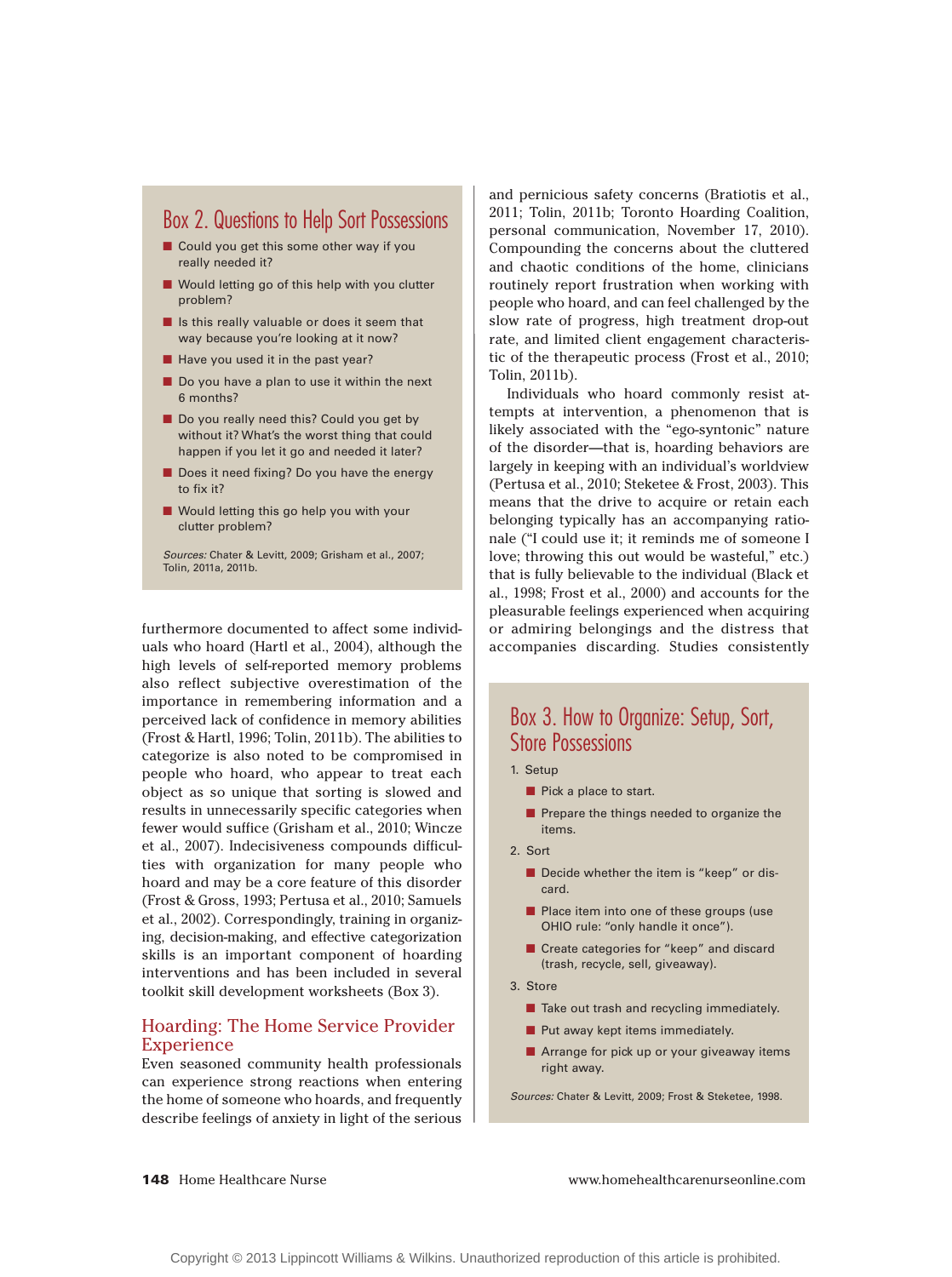report low levels of insight into the severity of hoarding behaviors by the individual who hoards (De Berardis et al., 2005; Frost et al., 1996; Ravi Kishore et al., 2004; Samuels et al., 2007; Tolin et al., 2001), even if these behaviors create cluttered conditions that are distressing (egodystonic) to the individual, impair functioning, and/or cause substantial stress for family members and other caregivers (Kellet, 2007). This highlights the importance of assessing an individual's insight and readiness for change and to tailor intervention strategies accordingly. Accordingly, the worksheets within the toolkit were organized by their utility for clients at differing stages of change, and emphasis is placed on selecting "the right tool for the job at hand" pending client insight, motivation, and interest in addressing their hoarding behaviors.

## Cognitive Behavioral Therapy

Best-practice hoarding treatment includes techniques adopted from motivational interviewing (Miller & Rollnick, 2002) to address this ambivalence around change and to promote client engagement in the therapeutic process (Steketee & Frost, 1997; Tolin et al., 2010). This type of tailored program of cognitive behavioral therapy (CBT) also incorporates elements of organizational skills training, exposure, and cognitive restructuring of hoarding-related beliefs (Steketee & Frost, 2007; Tolin et al., 2010). Using this approach, positive changes across the three dimensions of hoarding—acquisition, discarding, and clutter volume—have been empirically documented, although gains were measured and required approximately 7 to 12 months to effect (Tolin et al., 2010). Worksheets to challenge distorted cognitions and to develop graded exposure activities were included within the toolkit for use by clinicians seeking to support clients in cognitive restructuring and habituation to the anxiety of discarding or nonacquiring.

## Harm Reduction

Situations in which clients cannot access specialized CBT services, or who are not expressing interest in help, and are facing imminent safety risk require clinicians to have additional strategies within their intervention toolkit. Techniques aimed at reducing the problematic effects of hoarding behaviors, if not necessarily the behavior itself, are a familiar aim of the harm reduction

Clutter is typically composed of common household items such as papers, books, clothes, food, and furniture, which are spread about the home in disorganized piles that blend important and useful possessions with trash, disused and unlike items. Spaces within the home of someone who hoards are frequently inaccessible and unusable.

approach (Marlatt & Tatarsky, 2010) and can provide a useful framework for treating hoarding in the community. Harm reduction relieves the focus on discarding, which can otherwise create a significant barrier to therapeutic engagement if a client is not ready to set this goal or even consider it as a distant possibility (Tompkins & Hartl, 2009). Premature or overemphasis on the clearing out of a home, often effected as an "extreme clean," can create distrust, resentment, and resistance within the therapeutic relationship and actually exacerbate hoarding symptoms (Steketee et al., 2001), perhaps as it is experienced by the individual as a personal violation and significantly stressful event. Harm reduction, with its focus on organizing or discarding only that which is necessary to maintain the individuals in their home with a reasonable level of safety and comfort (Lorig, 2001; Tompkins, 2011), is the approach most frequently employed by the hoarding program clinicians when safety and eviction-prevention are the priorities.

## Home Safety

The safety of an individual who hoards, and others in their immediate locale, can be significantly compromised in situations of extreme clutter (Frost, Steketee, & Williams 2000; Frost, Steketee, Williams, & Warren, 2000; Lucini et al., 2009). The organization employs a four-step approach to guide clinicians in their response to health and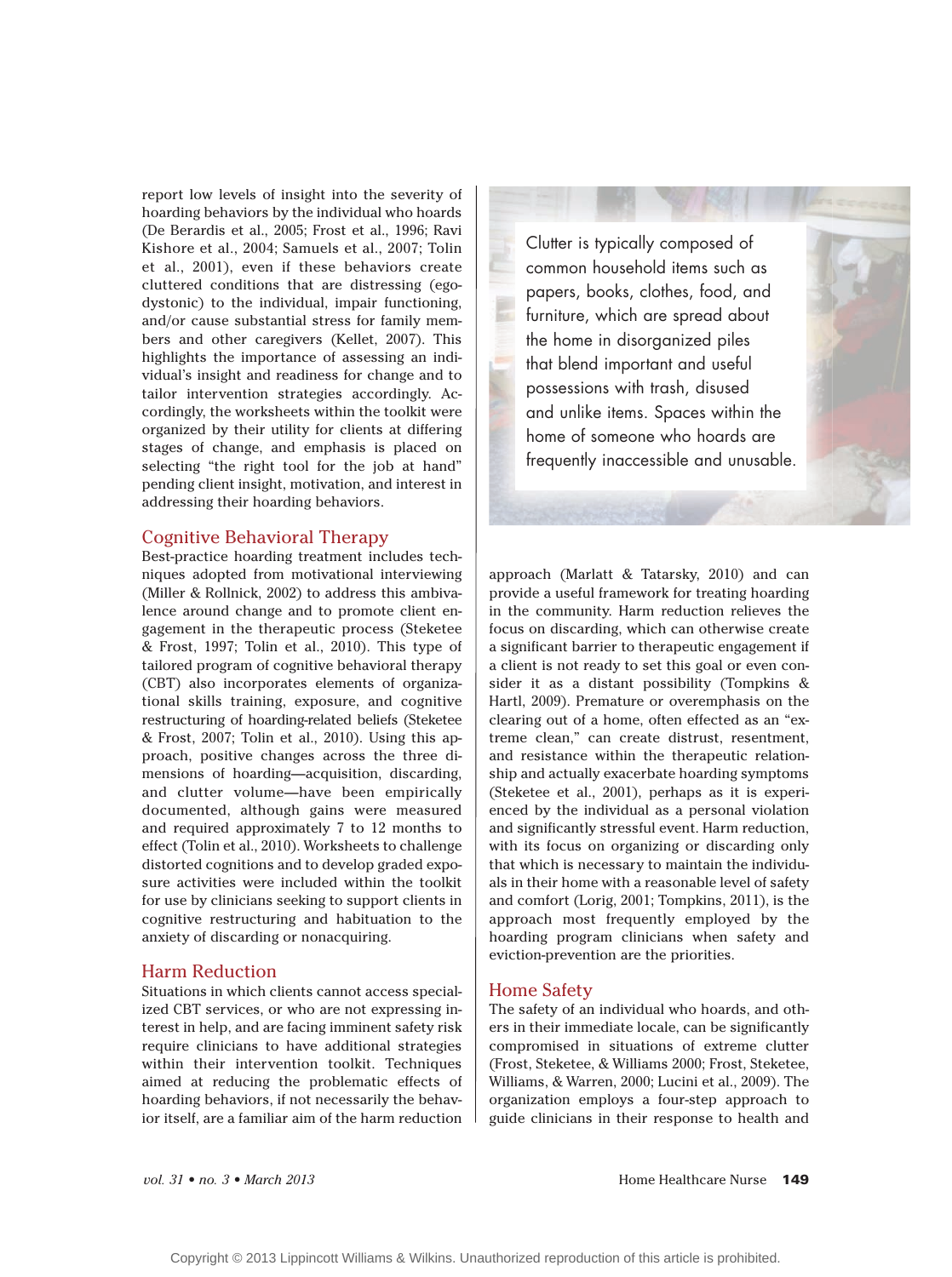safety concerns (Table 1), which promotes targeted care planning in keeping with the harm reduction and a self-management goal-setting framework more familiar to other chronic disease management programs (Chater & Levitt, 2009; Lorig, 2001).

## Help, My Client Hoards! The Community Clutter and Hoarding Toolkit

The organization serves over 60,000 clients each year within a defined public home care system. The development of the toolkit was catalyzed by the frequency with which the organization's frontline healthcare providers encountered safety concerns with hoarding, often within the context of referrals for nonhoarding healthcare needs. These home care workers were faced with the challenge of recognizing the significance of the safety issues, without ready access to the knowledge or tools to effectively intervene, and within a time-limited service model of managed care in public home care. Concerned healthcare practitioners were repeatedly asking: "How do I help with little time and without in-depth expertise in hoarding or even mental health?"

This community organization responded by assembling a team of clinicians to review bestpractice literature and translate this knowledge into a tool that service providers from varied backgrounds could readily apply in their community practices. The resultant "Community Clutter

# TABLE 1. Home Safety Risks: How Do I Assist?

#### **STEP 1: Safeguard yourself**

- Take only essential items with you.
- Place personal belongings into a plastic bag, seal it, and leave it near the door, to be picked up when exiting the home. Consider bringing a change of clothes in more severe circumstances.
- Avoid wearing loose fitting clothing, open-toed shoes, or shoes with deep treads that could hold pests or unsanitary debris. Consider using protective equipment (gloves, boots, gown, mask) in more concerning environments while weighing the impact this may have on the therapeutic alliance.
- Avoid sitting, particularly on soft-covered furniture.
- Do not lift, carry, or walk into areas you do not feel comfortable accessing.
- Be aware of your exits and paths. Avoid areas where piles can easily topple.

#### **STEP 2: Safety assessment**

- Identify specific risks in the environment: falls, access to emergency services, fire hazards, infestations, unsanitary conditions, elderly dependents, children, or pets in the home adversely affected by clutter.
- Educate your client about these risks; discuss potential consequences and options to address.
- Document your concerns and discussion with your client.

#### **STEP 3: Prioritize service goals**

- Use data from safety assessment to prioritize goals: address most critical issues first.
- Apply a harm reduction approach (Tompkins, 2011).
- Incorporate self-management principles.

#### **STEP 4: Assemble a team**

- Coordinate service with local health authorities as appropriate: fire department, public health, senior services, mental health workers, and so on.
- Consider issues of health information privacy and duty to report.
- Draw on natural support networks: adult children, friends, church associates, extended family for hands-on assistance, emotional support, and/or financial support.

*Source:* Chater, Shaw, & McKay.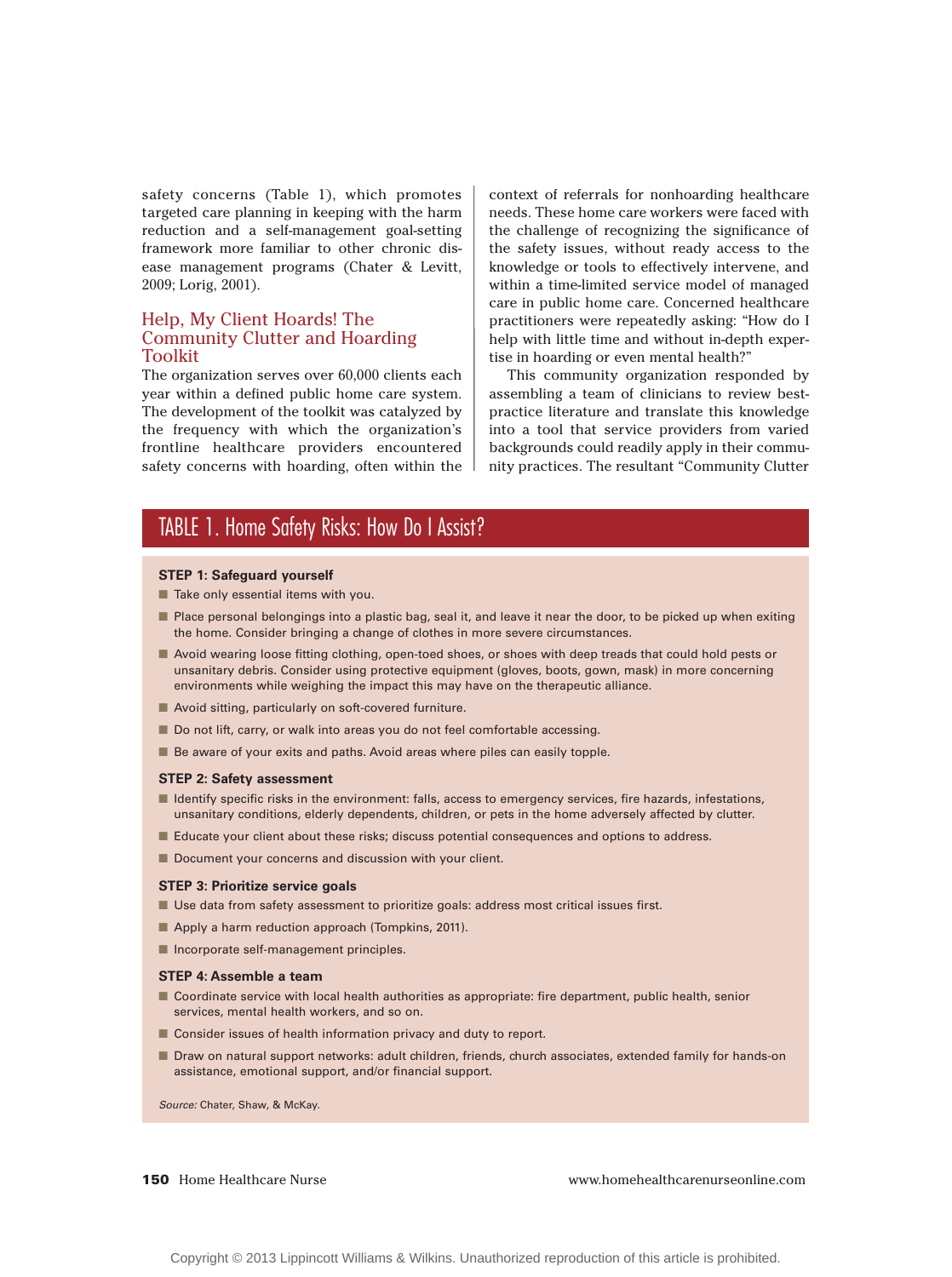# Box 4. Mr. Lennard: A Case Study With Small Gains Toward a Safer Home

Mr. Lennard was a 72-year-old man who was admitted to hospital for treatment of deep vein thrombosis. On discharge, a visiting nurse was referred to teach Mr. Lennard how to self-inject his medication. When Jackie, the nurse, arrived at his home, she discovered rooms piled high with furniture, books, disused electronics, and papers. Mr. Lennard had lived in this house with his mother (who he described as a "pack rat" herself), but had not had anyone over since the death of his mother 7 years ago. Mr. Lennard acknowledged that his living situation was "messy" but felt that once he got his "pep back," he would get around to reorganizing things.

Jackie was concerned about the clutter and Mr. Lennard's safety, particularly because he lived alone and osteoarthritis of his hips and knees made walking difficult for him. Jackie's service with Mr. Lennard was only short term, so she completed a quick checklist from the Hoarding Toolkit to identify key safety concerns in the home to focus her intervention efforts: (a) the risk of falls due to clutter in the main walkways; (b) the fire hazard in the kitchen caused by the volume of papers and other flammables in that room. She documented these and included the checklist in her chart notes.

Jackie and Mr. Lennard discussed the specific safety concerns Jackie had noted. Although Mr. Lennard was ambivalent about reducing the clutter, he did agree that these two risks were important to address. Jackie and Mr. Lennard talked about how the risks could be reduced, starting with the things Mr. Lennard could do that did not involve discarding possessions.

- Walkways/falls: Move piles to create space for clear paths between frequently used areas of the home; install better lighting in the front hallway, secure the edges of carpets that had frayed, and install a personal emergency medical alarm system.
- Kitchen fire hazards: move flammables away from stove, locate/use the automatic shut-off kettle for making tea (not the stove top), clear out the microwave so it can be used again to heat meals/ cooking, fix the broken electrical outlet in the kitchen, and reduce the overall volume of possessions in the kitchen by 25%.

Mr. Lennard needed assistance to implement these plans and Jackie helped him to identify people he knew who could help. A local community organization had been assisting Mr. Lennard with snow shovelling and lawn care for years. Mr. Lennard agreed to allow them in to fix the lighting and carpets. Mr. Lennard also had a niece who had been offering to help out since his mother died. She was able to provide hands-on help in the home (moving belongings, organizing the medical alarm, etc.)

Jackie met with Mr. Lennard and his niece, Sarah. Jackie helped them both to understand more about hoarding by using one of the psychoeducation handouts from the toolkit. They also jointly established rules about handling Mr. Lennard's possessions, including that she would only touch things with his permission and that he would make the final decisions to keep or discard items. To reduce the clutter volume in the kitchen, Jackie had Mr. Lennard estimated how much would need to be cleared out to make it safer (25%). Jackie knew that discarding one in every four belongings from the kitchen was going to be difficult for Mr. Lennard and she reviewed with him a list of questions she found in the toolkit to help sort. Mr. Lennard selected a few that worked for him and Sarah agreed to remind him of these when they sorted the kitchen clutter together. During these sorting sessions, it was also agreed that Sarah was also going to help Mr. Lennard to stay focused and apply the "setup, sort, store" organization technique that Jackie had reviewed with them both. Sarah and Mr. Lennard also decided they would sort only what would fit into one large cardboard box in a day so as to not be overwhelmed by the task.

After a few weeks, Jackie met again with Mr. Lennard. The home was still very cluttered, but the walkways were clearer and volume of clutter in the kitchen had been noticeably reduced. Mr. Lennard was enjoying the company of Sarah and they planned to continue their meetings. Jackie suggested referring Mr. Lennard to a therapist so he could talk more about the impact of his mother's death and his difficulties with hoarding. Mr. Lennard said he was not ready for this right now, but would think about it "down the road." He did agree for Jackie to inform his family doctor of the hoarding issues so he could be followed more routinely over time. Jackie discharged her service knowing that some of the safety concerns in the home had been reduced and Mr. Lennard was open to continue working on managing the clutter, even if his home would never be clutter-free.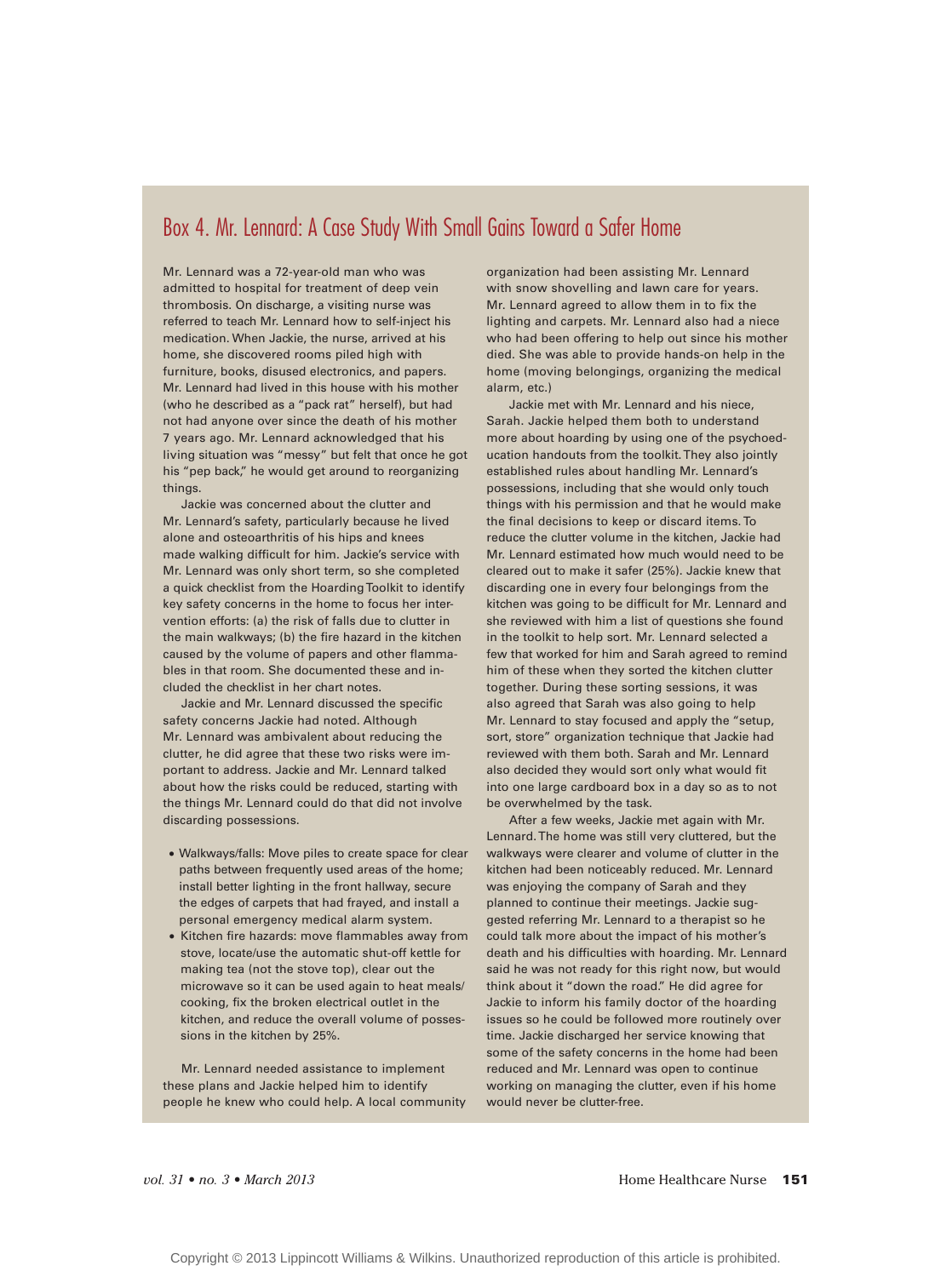

As it is common for people who hoard to attend to the aesthetic features of an object that most nonhoarders would not consider as noteworthy (e.g., the ink color of newspaper type or the texture of a water bottle) and attribute unique qualities to their objects, the volume and diversity of objects saved for their perceived intrinsic value can be almost limitless for people who hoard.

and Hoarding Toolkit" was disseminated within the organization, and eventually shared with other community agencies to promote a coordinated, interdisciplinary response among human services workers including health professionals, case managers, first responders, legal aid workers, landlords, senior services, mental health specialists, professional organizers, and others.

The toolkit and accompanying training workshops have served as a vehicle to build capacity within the community health services system, maximizing available funding, and existing human resources for what can often be a lengthy and costly situation to address (Frost, Steketee, & Williams 2000; Frost, Steketee, Williams, & Warren, 2000; Yosef et al., 2009).

The hoarding toolkit is a compilation of worksheets and educational materials designed for use by clients, professionals, and lay persons alike to provide practical, research-based psychoeducation and skill-building resources. It is assembled so that service providers can select the most appropriate worksheets for the specific situations they encounter, offering the flexibility and breadth of resource required to adequately address the range and needs arising in situations of extreme clutter. Box 4 provides a case illustration of how the tools within the kit can be applied within a time-limited, harm reduction framework.

### Conclusion

Hoarding can be a challenging disorder for those who experience its characteristic difficulty with discarding possessions, as well as those who are seeking to assist in situations of excess clutter and unsafe conditions. Acquiring tools specific to hoarding is essential for client and clinician alike when developing effective care plans. The Community Clutter and Hoarding Toolkit has been one organization's response to support the skill sets of community healthcare providers, and has led to the application of a harm reduction focus when working the frontlines of hoarding interventions.

*Catherine Chater, MSc, OT Reg, is an Occupational therapist with VHA Rehab Solutions, Toronto, Ontario, Canada.*

*Jay Shaw, MPT, is a Research Associate with VHA Home Healthcare and VHA Rehab Solutions, Toronto, Ontario, Canada.*

*Sandra M. McKay, PhD, is the Manager of Research and Program Evaluation at VHA Home Healthcare and VHA Rehab Solutions, Toronto, Ontario, Canada.*

*The authors gratefully acknowledge the significant support and insights of Cheryl Perera, Barbara Cawley, and Bea Mudge in the preparation of this article, without whom this work would not have been possible.*

*Catherine Chater received an unrestriced educational grant from VHA Home HealthCare and VHA Rehab Solutions for the completion of this article. The authors and planners have disclosed no potential conflicts of interest, financial or otherwise.*

*Address for correspondence: Catherine Chatter, MSc, OT Reg, 30 Soudan Ave., Suite 600, Toronto, ON M4S 1V6, Canada (cchater@vha.ca).*

### DOI:10.1097/NHH.0b013e3182838847

#### **REFERENCES**

- Black, D. W., Monahan, P., Gable J., Blum, N., Clancy, G., & Baker, P. (1998). Hoarding and treatment response in 38 non-depressed subjects with obsessive compulsive disorder. *Journal of Clinical Psychiatry*, *59*, 420-425.
- Bratiotis, C., Sorrentino-Schmalisch, C., & Steketee, G. (2011). *The Hoarding Handbook*. Toronto, Canada: Oxford University Press.
- Chater, C., & Levitt, E. (2009). *The Community Clutter and Hoarding Toolkit*. Toronto, Canada: VHA Home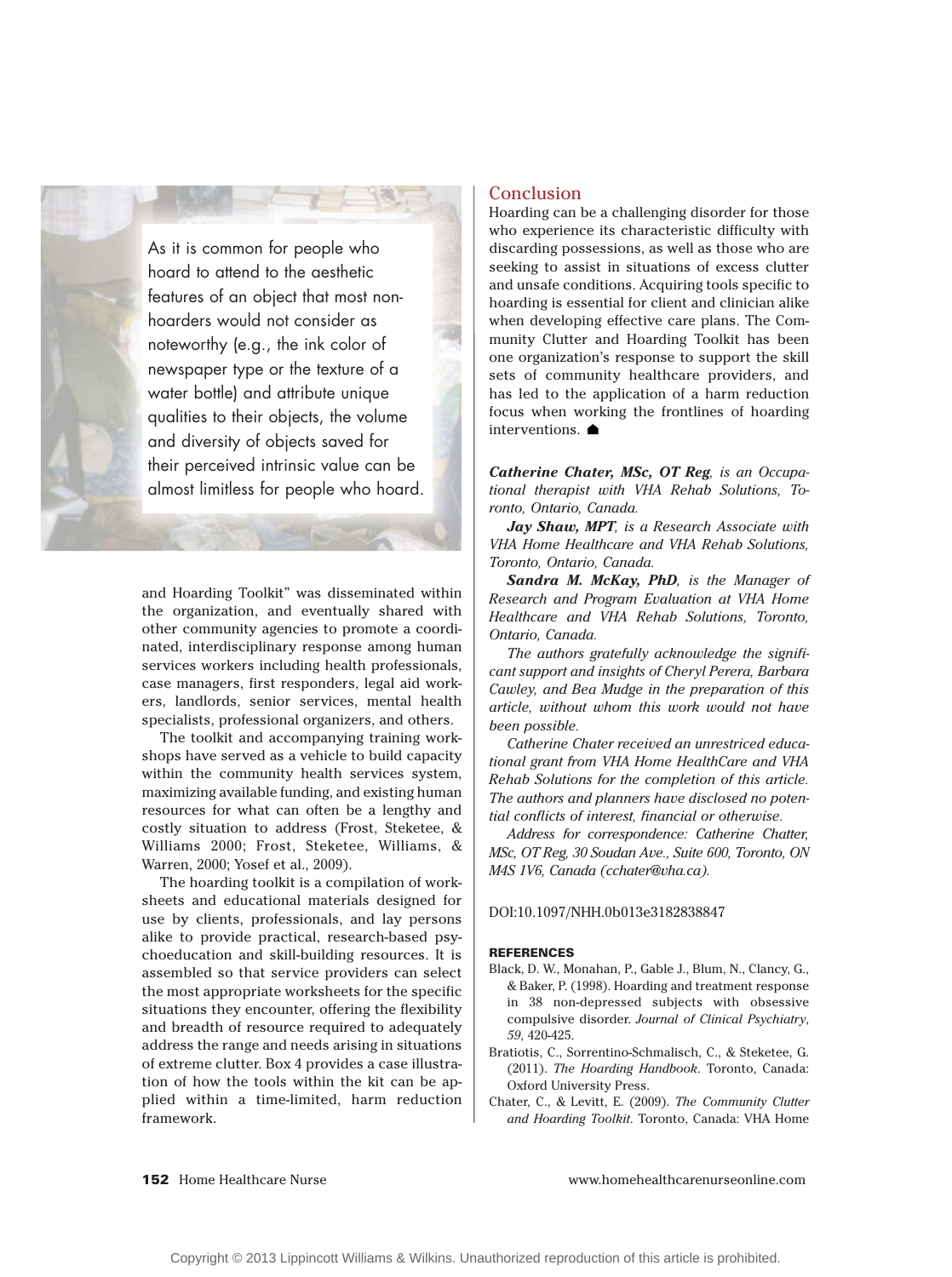HealthCare. http://www.vha.ca/pubandmedia/126. html.

- Cherrier, H., & Ponner, T. (2010). A study of hoarding behavior and attachment to material possessions. *Qualitative Market Research: An International Journal*, *13*(1), 8-23.
- Cromer, K. R., Schmidt, N. B., & Murphy, D. L. (2007). Do traumatic events influence the clinical expression of compulsive hoarding? *Behaviour Research and Therapy*, *45*, 2581-2592.
- De Berardis, D., Campanella, D., Gambi, F., Sepede, G., Salini, G., Carano, A, & Ferro, F. M. (2005). Insight and alexithymia in adult outpatients with obsessivecompulsive disorder. *European Archives of Psychiatry and Clinical Neuroscience*, *255*(5), 350-358.
- Frost, R. O., & Gross, R. (1993). The hoarding of possessions. *Behaviour Research and Therapy*, *31*(4), 367-382.
- Frost, R. O., & Hartl, T. L. (1996). A cognitive-behavioral model of compulsive hoarding. *Behaviour Research and Therapy*, *34*(4), 341-350.
- Frost, R. O., Hartl, T. L., Christian, R., & Williams, N. (1995). The value of possessions in compulsive hoarding: Patterns of use and attachment. *Behaviour Research and Therapy*, *33*(8), 897-902.
- Frost, R. O., Krause, M. S., & Steketee, G. (1996). Hoarding and obsessive-compulsive symptoms*. Behavior Modification*, *20*(1), 116-132.
- Frost, R. O., & Steketee, G. (1998). Hoarding: Clinical aspects and treatment strategies. In M. A. Jenike, L. Baer, & W. E. Minichiello (Eds.), *Obsessive-compulsive disorders practical management* (3rd ed.). St. Louis, MO: Mosby.
- Frost, R., Steketee, G., & Williams, L. (2000). Hoarding: A community health problem. *Health & Social Care in the Community*, *8*(4), 229-234.
- Frost, R. O., Steketee, G., Williams, L. F., & Warren, R. (2000). Mood, personality disorder symptoms and disability in obsessive-compulsive hoarders. *Behaviour Research and Therapy*, *42*, 1163-1182.
- Frost, R. O., Tolin, D. F., & Maltby, N. (2010). Insightrelated challenges in the treatment of hoarding. *Cognitive and Behavioral Practice*, *17*, 404-413.
- Frost, R. O., Tolin, D. F., Steketee, G., Fitch, K. E., & Selbo-Bruns, A. (2009). Excessive acquisition in hoarding. *Journal of Anxiety Disorders*, *23*(5), 632- 639.
- Furby, L. (1978). Possessions: Towards a theory of their meaning and function throughout the life cycle. In P. B. Yates (Ed.), *Life-Span Development and Behaviour* (Vol. 1, pp. 297-336). New York, NY: Academic Press.
- Grisham, J. R., Brown, T. A., Savage, C. R., Steketee, G., & Barlow, D. H. (2007). Neuropsychological impair-

ment associated with compulsive hoarding. *Behaviour Research and Therapy*, *45*, 1471-1483.

- Grisham, J. R., Frost, R. O., Steketee, G., Kim, H. J., & Hood, S. (2006). Age of onset of compulsive hoarding. *Journal of Anxiety Disorders*, *20*, 675-686.
- Grisham, J. R., Norberg, M. M., Williams, A. D., Certoma, S. P., & Kadib, R. (2010). Categorization and cognitive deficits in compulsive hoarding. *Behaviour Research and Therapy*, *48*, 866-872.
- Hartl, T. L., Duffany, S. R., Allen, G. J., Steketee, G., & Frost, R. O. (2005). Relationships among compulsive hoarding, trauma, and attention-deficit/hyperactivity disorder. *Behaviour Research and Therapy*, *43*, 269-276.
- Hartl, T. L., Frost, R. O., Allen, G. J., Deckersbach, T., Steketee, G., Duffany, S. R., & Savage, C. R. (2004). Actual and perceived memory deficits in individuals with compulsive hoarding. *Depression and Anxiety*, *20*, 59-69.
- Kellet, S. (2006). The treatment of compulsive hoarding with object-affect informed CBT: Initial experimental case evidence. *Behavioural and Cognitive Psychotherapy*, *34*, 481-485.
- Kellet, S. (2007). Compulsive hoarding: A site-security model and associated psychological treatment strategies. *Clinical Psychology and Psychotherapy*, *14*, 413-427.
- Kellet, S., Greenhalgh, R., Beail, N., & Ridgeway, N. (2010). Compulsive hoarding: An interpretative phenomenological analysis. *Behavioural and Cognitive Psychotherapy*, *38*, 141-155.
- Kellet, S., & Knight, K. (2003). Does the concept of object-affect fusion refine cognitive-behavioural theories of hoarding? *Behavioural and Cognitive Psychotherapy*, *31*, 457-461.
- Kyrios, M., Frost, R. O., & Steketee, G. (2004). Cognitions in compulsive buying and acquisition. *Cognitive Therapy and Research*, *28*(2), 241-258.
- Landau, D., Iervolino, A. C., Pertusa, A., Santo, S., Singh, S., & Mataix-Cols, D. (2011). Stressful life events and material deprivation in hoarding disorder. *Journal of Anxiety Disorders*, *25*(2), 192-202.
- Lorig, K. (2001). *Patient education: A practical approach* (3rd ed.). Thousand Oaks, CA: Sage.
- Lucini, G., Monk, I., & Szlatenyi, C. (2009). *An analysis of fire incidents involving hoarding households*. Worchester, MA: Worcester Polytechnic Institute.
- Marlatt, G. A., & Tatarsky, A. (2010). Harm reduction in psychotherapy. *Journal of Clinical Psychology*, *66*(2), 201-214.
- Miller, W. R., & Rollnick, S. (2002). *Motivational Interviewing: Preparing People for Change* (2nd ed.). New York, NY: Guillford.

*vol. 31* • *no. 3* • *March 2013* **Home Healthcare Nurse 153**